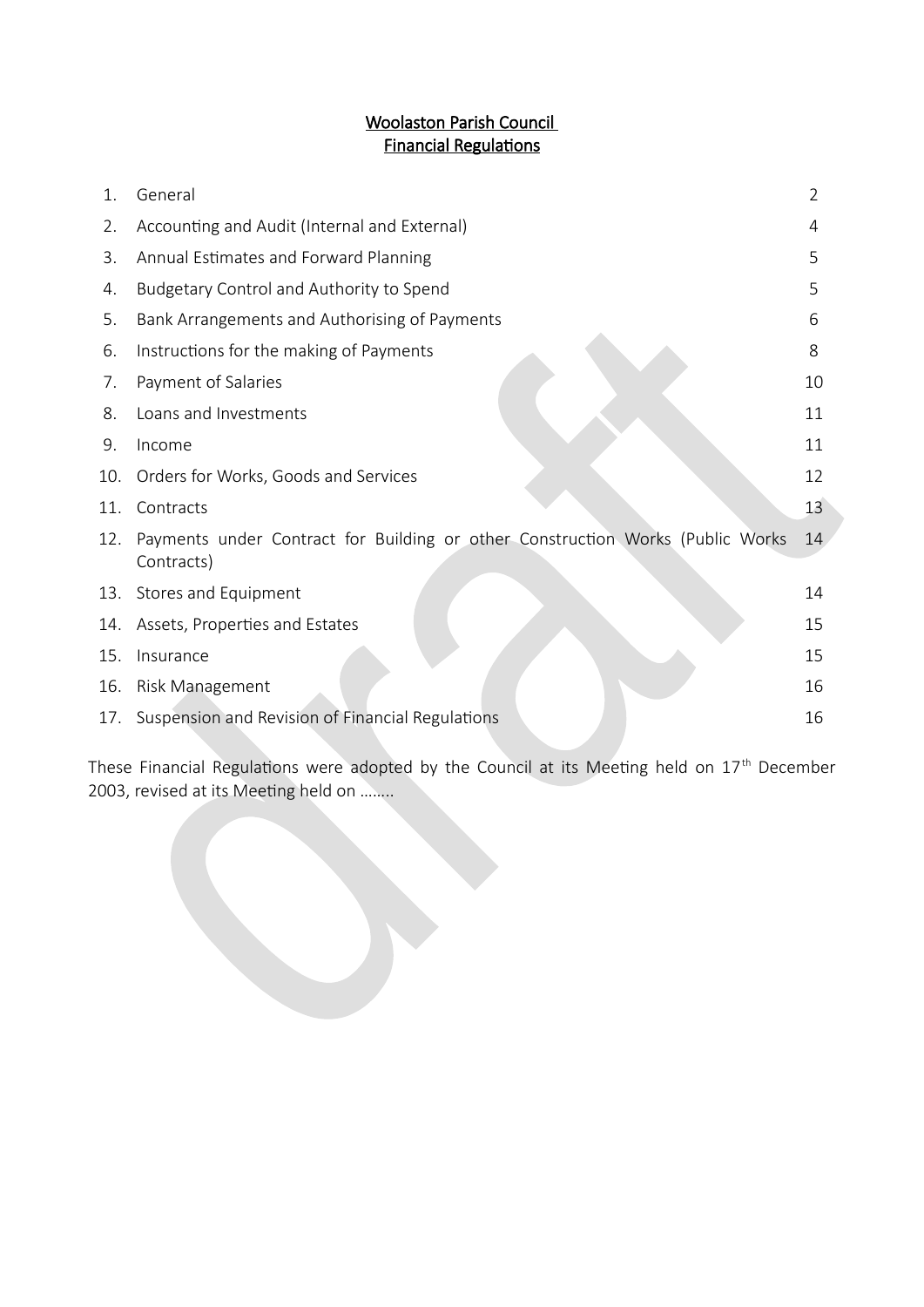# 1. General

- a. These financial regulations shall govern the conduct of the financial transactions of the Council and may only be amended or varied by resolution of the Council.
- b. The Council is responsible in law for ensuring that its financial management is adequate and effective and that the Council has a sound system of internal control with facilitates the effective exercise of the Council's functions, including arrangements for the management of risk.
- c. At least once a year, prior to approving the Annual Governance Statement, the Council must review the effectiveness of its system of internal control which shall be in accordance with proper practices.
- d. Deliberate or wilful breach of these Regulations by an employee may give rise to disciplinary proceedings
- e. Members of the Council are expected to follow the instructions within these Regulations and not to entice employees to breach them. Failure to follow instructions within these Regulations brings the office of councillor into disrepute.
- f. The Responsible Financial Officer (RFO):
	- i. Acts under the policy direction of the Council;
	- $ii.$  Administers the Council's financial affairs in accordance with all Acts, Regulations and proper practices;
	- iii. Determines on behalf of the Council its accounting records and accounting control systems;
	- iv. Ensures the accounting control systems are observed;
	- v. Maintains the accounting records of the Council up to date in accordance with proper practices;
	- vi. Assists the Council to secure economy, efficiency and effectiveness in the use of its resources; and
	- $vi.$  Produces financial management information as required by the Council
- g. The accounting records determined by the RFO shall be sufficient to show and explain the Council's transactions and to enable the RFO to ensure that any income and expenditure account and statement of balances, or record of receipts and payments and additional information as the case may be, or management information prepared for the Council from time to time comply with the Accounts and Audit Regulations.
- h. The accounting records determined by the RFO shall in particular contain:
	- i. Entries from day to day of all sums of money received and expended by the Council and the matters to which the income and expenditure or receipts and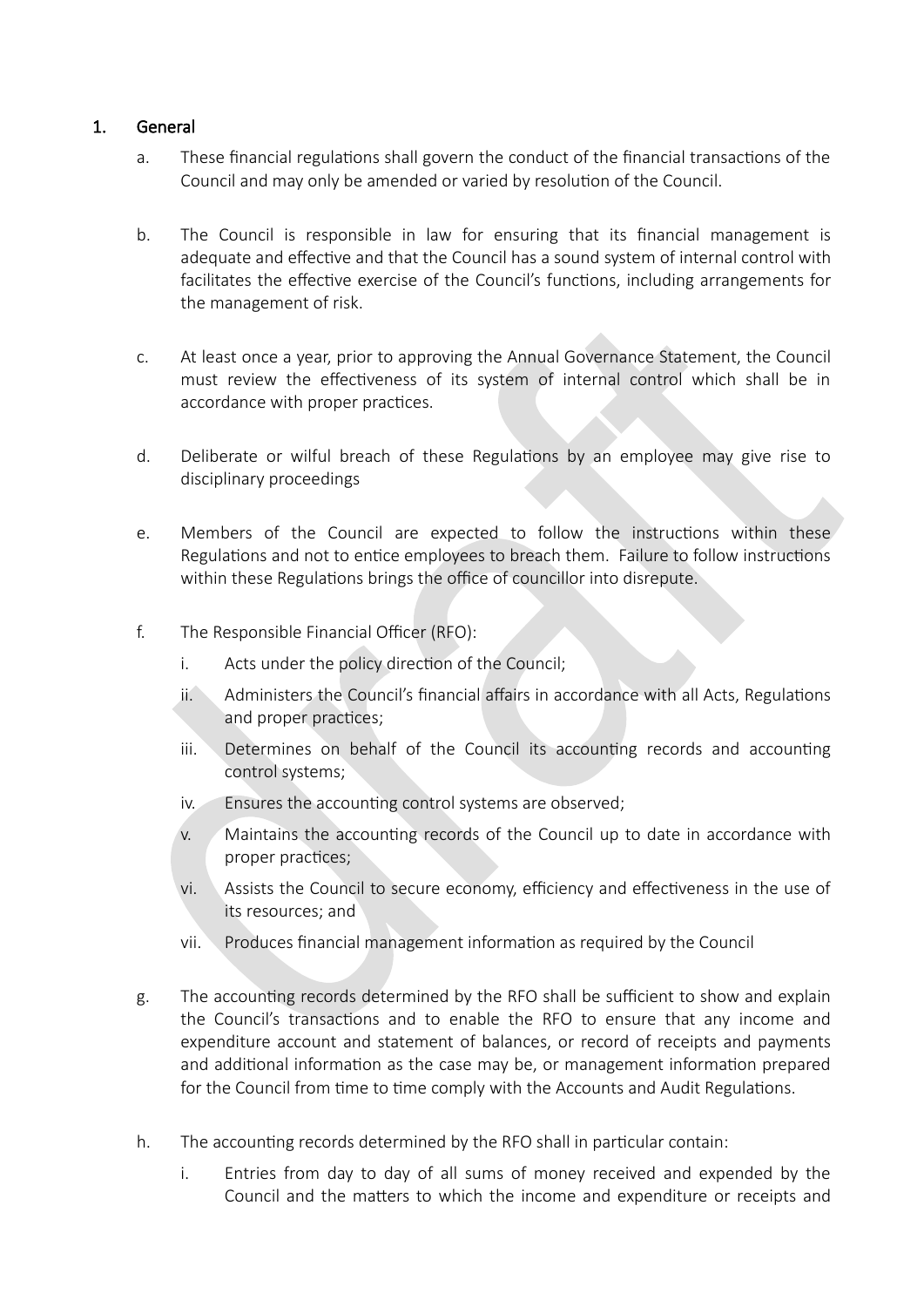payments account relate;

- ii. A record of the assets and liabilities of the Council;
- iii. Wherever relevant, a record of the Council's income and expenditure in relation to claims made, or to be made, for any contribution, grant or subsidy.
- i. The accounting control systems determined by the RFO shall include:
	- i. Procedures to ensure that the fnancial transactons of the Council are recorded as soon as reasonably practicable and as accurately and reasonably as possible;
	- ii. Procedures to enable the prevention and detection of inaccuracies and fraud and the ability to construct any lost records;
	- iii. Identification of the duties of officers dealing with financial transactions and division of responsibilities of those officers in relation to significant transactions;
	- iv. Procedures to ensure that uncollectable amounts, including any bad debts are not submitted to the Council for approval to be written off except with the approval of the RFO and the approvals are shown in the accountng records; and
	- v. Measures to ensure that risk is properly managed.
- j. The Council is not empowered to use these Regulations of otherwise to delegate certain specified decisions. In particular any decision regarding:
	- i. Setting the final budget or the precept (council tax requirement);
	- ii. Approving the accounting statements;
	- Iii. Approving an annual governance statement;
	- iv. Borrowing;
	- v. Writing off bad debts;
	- vi. Declaring eligibility for the General Power of Competence; and
	- vii. Addressing recommendations in any report from the internal or external auditors

Shall be a matter for the full Council only.

- $k.$  In addition the Council must:
	- $i.$  Determine and keep under regular review the bank mandate for all council bank accounts;
	- ii. Approve any grant or a single commitment in excess of  $E$ 5,000; and
	- lii. In respect of the annual salary for any employee have regard to recommendations about annual salaries of employees made by the relevant committee in accordance with its terms of reference.
- l. In these fnancial regulatons, references to the Accounts and Audit Regulatons or 'the regulations' shall mean the regulations issued under the provisions of section 27 of the Audit Commission Act 1998, or any superseding legislation, and then in force unless otherwise specifed.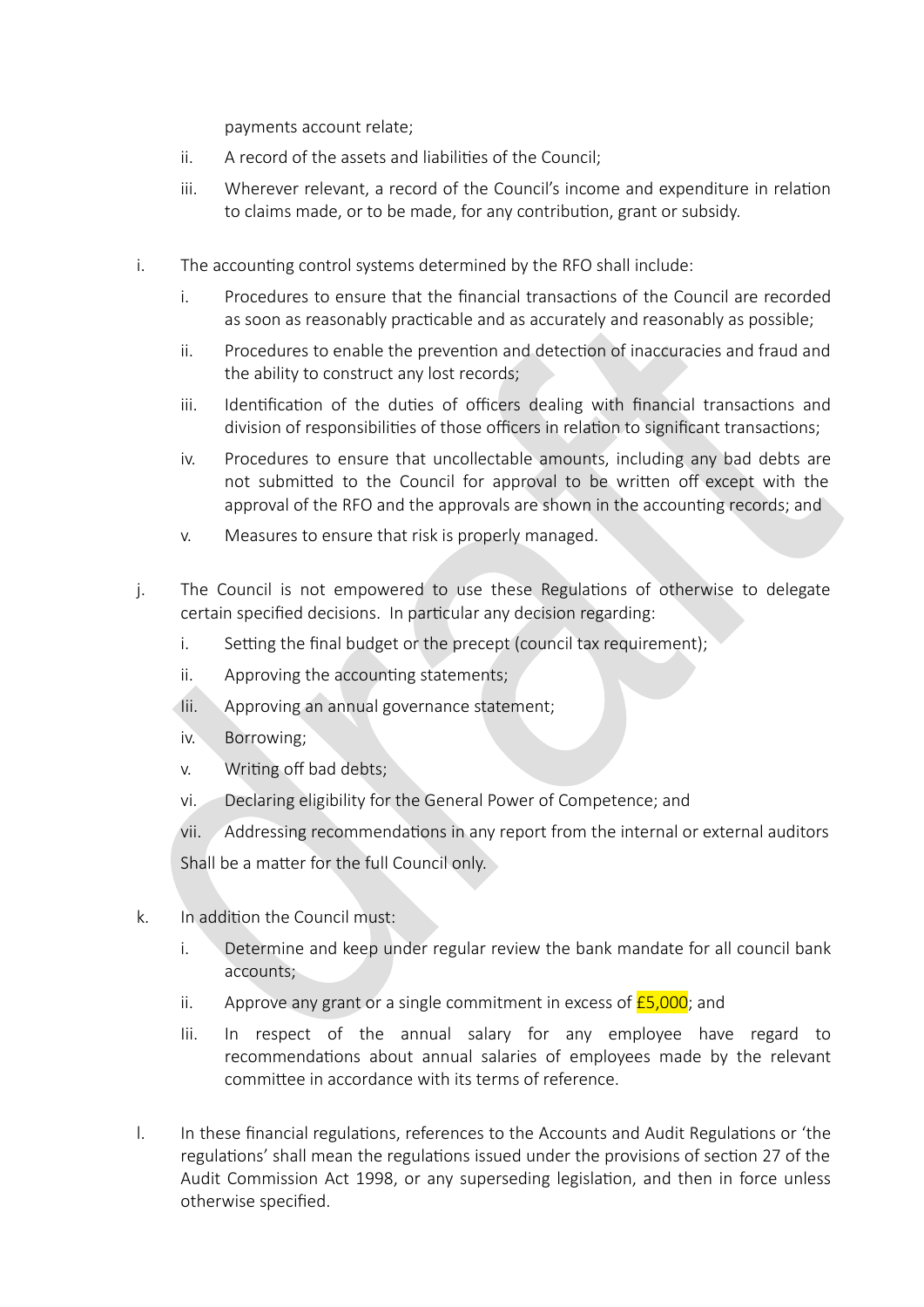In these financial regulations the term 'proper practice' or 'proper practices' shall refer to guidance issued in Governance and Accountability for Local Councils – a Practitioners Guide (England) issued by the Joint Practitioners Advisory Group (JPAG), available from the websites of NALC and the Society for Local Council Clerks (SLCC).

## 2. Accounting and Audit (Internal and External)

- a. All accounting procedures and financial records of the Council shall be determined by the RFO in accordance with the Accounts and Audit Regulatons, appropriate guidance and proper practices.
- b. On a regular basis, at least once in each quarter, and at each fnancial year end, a member other than the Chairman shall be appointed to verify bank reconciliations (for all accounts) produced by the RFO. The Member shall sign the reconcilliations and the original bank statement (or similar document) as evidence of verification. The activity shall on conclusion be reported, including any exceptons, to and noted by the Council.
- c. The RFO shall complete the annual statement of accounts, annual report and any related documents of the council contained in the Annual Return (as specified in proper practices) as soon as practicable after the end of the financial year and having certified the accounts shall submit them and report thereon to the Council within the timescales set by the Accounts and Audit Regulations.
- d. The Council shall ensure that there is an adequate and effective system of internal audit of its accounting records, and of its system of internal control in accordance with proper practices. Any officer or member of the Council shall make available such documents and records as appear to the Council to be necessary for the purpose of the audit and shall, as directed by the Council, supply the RFO, internal auditor, or external auditor with such information and explanation as the Council considers necessary for that purpose.
- e. The internal auditor shall be appointed by and shall carry out the work in relaton to internal controls required by the Council in accordance with proper practices.
- f. The internal auditor shall:
	- i. Be competent and independent of the financial operations of the Council;
	- ii. Report to the Council one annual writen report during each fnancial year;
	- iii. To demonstrate competence, objectivity and independence, be free from any actual or perceived conflicts of interest, including those arising from family relationships; and
	- iv. Have no involvement in the financial decision making, management or control of the Council.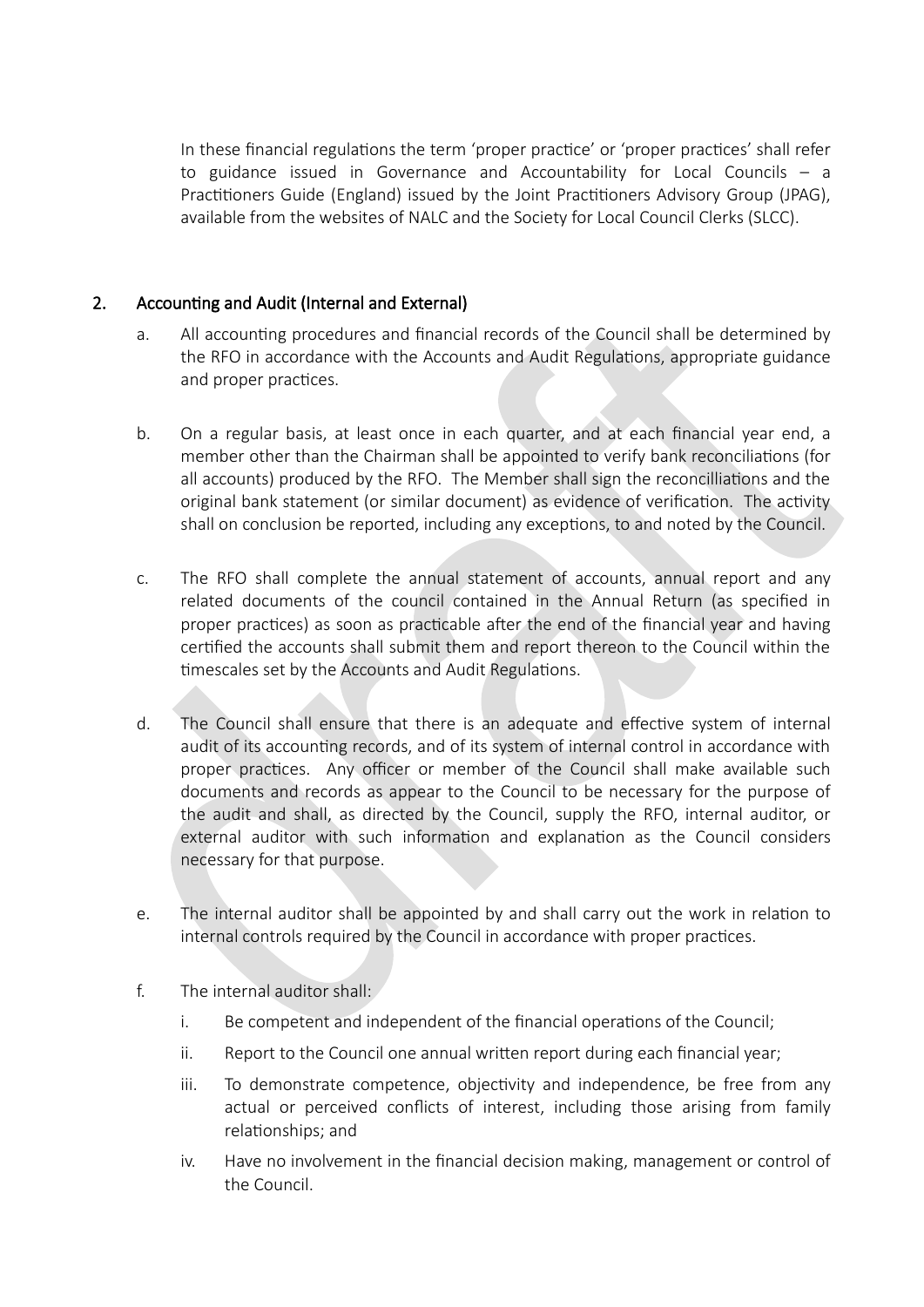- g. Internal or external auditors may not under any circumstances:
	- i. Perform any operational duties for the Council;
	- ii. Initiate or approve accounting transactions;
	- iii. Direct the activities of any council employee, except to the extent that such employees have been appropriately assigned to assist the internal auditor.
- h. For the avoidance of doubt, in relation to internal audit terms 'independent' and 'independence' shall have the same meaning as described in proper practices.
- i. The RFO shall make arrangements for the exercise of electors' rights in relation to the accounts including the opportunity to inspect the accounts, books, and vouchers and display or publish any notices and statements of account required by Audit Commission Act 1998, or any superseding legislation, and the Accounts and Audit Regulations.
- j. The RFO shall, without undue delay, bring to the attention of all Councillors any correspondence or report from internal and external auditors.

## 3. Annual Estimates and Forward Planning

- a. The RFO must each year, by no later than the end of December in each year, prepare detailed estimates of all receipts and payments including the use of reserves and all sources of funding for the following financial year in the form of a budget to be considered by the Council.
- b. The Council shall consider the annual budget proposals in relation to the Council's three year forecast of revenue and capital receipts and payments including recommendations for the use of reserves and sources of funding and update the forecast accordingly.
- c. The Council shall fix the precept (council tax requirement), and relevant basic amount of council tax to be levied for the ensuing year not later than by the end of January each year. The RFO shall issue the precept to the billing authority and shall supply each member with a copy of the approved annual budget.
- d. The approved annual budget shall form the basis of financial control for the ensuing financial year.

# 4. Budgetary Control and Authority to Spend

a. Expenditure on revenue items may be authorised up to the amounts included for that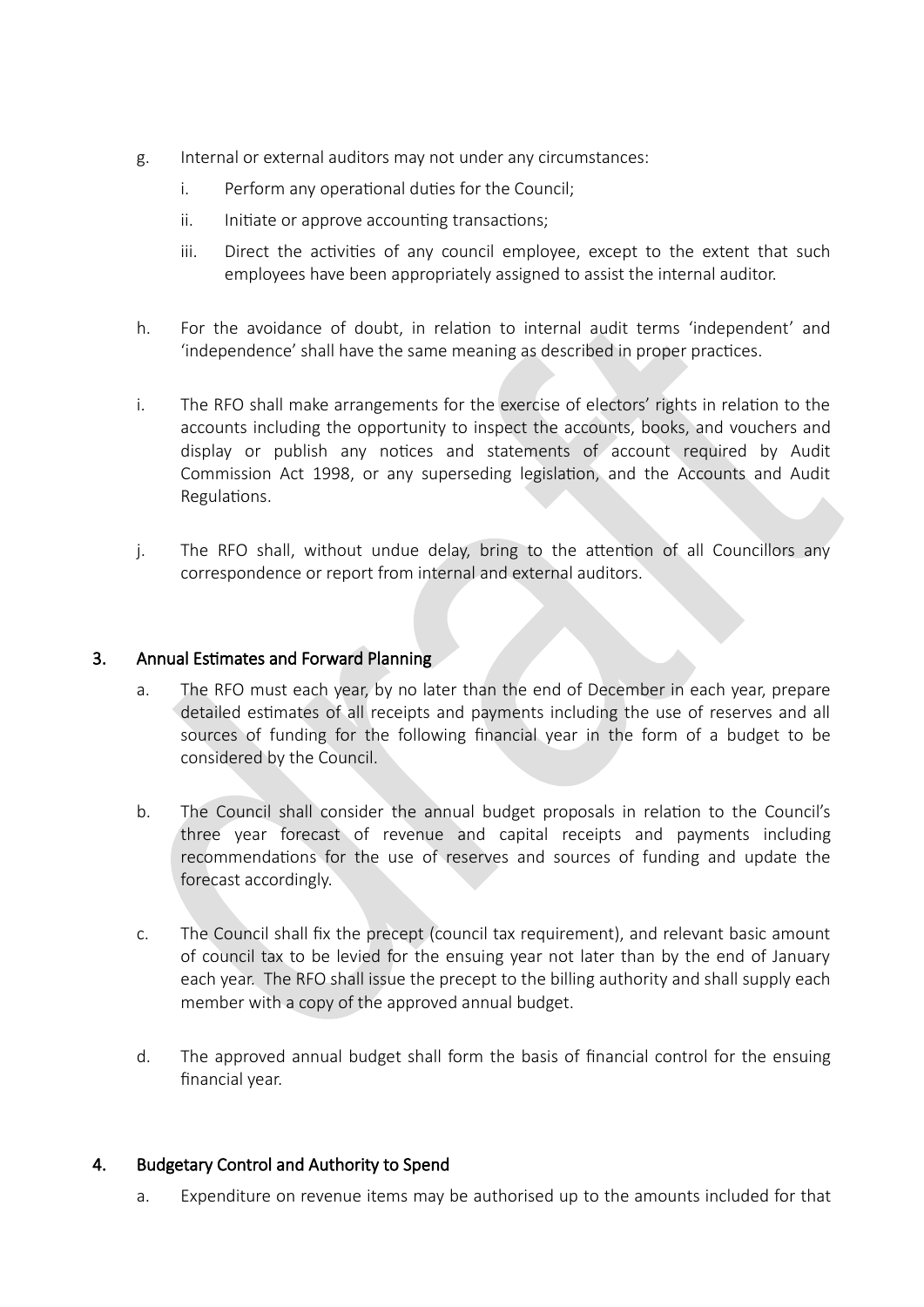class of expenditure in the approved budget. This authority is to be determined by the Council for all items. Such authority is to be evidenced by a minute.

Contracts may not be disaggregated to avoid controls imposed by these regulations.

- b. No expenditure may be authorised that will exceed the amount provided in the revenue budget for that class of expenditure other than by resolution of the Council. During the budget year and with the approval of Council, having considered fully the implications for public services, unspent and available amounts may be moved to other budget headings or to an earmarked reserve as appropriate ("virement").
- c. Unspent provisions in the revenue or capital budgets for completed projects shall not be carried forward to a subsequent year.
- d. The salary budgets are to be reviewed annually in April.
- e. In cases of extreme risk to the delivery of council services, the clerk may authorise revenue expenditure on behalf of the Council which in the clerk's judgement it is necessary to carry out. Such expenditure includes repair, replacement or other work, whether or not there is any budgetary provision for the expenditure, subject to a limit of £500. The Clerk shall report such acton to the chairian as soon as possible and to the Council as soon as practicable after.
- f. No expenditure shall be authorised in relaton to any capital project and no contract entered into or tender accepted involving capital expenditure unless the Council is satisfied the necessary funds are available and the requisite borrowing approval has been obtained.
- g. All capital works shall be adiinistered in accordance with the Council's standing orders and financial regulations relating to contracts.
- h. The RFO shall provide the Council, on a quarterly basis, with a statement of receipts and payments to date under each head of the budgets, comparing actual expenditure to the appropriate date against that planned as shown in the budget. These statements shall show explanations of material variances.
- i. Changes in earmarked reserves shall be approved by Council as part of the budgetary control process.

# 5. Banking Arrangements and Authorising of Payments

a. The Council's banking arrangements, including the bank mandate, shall be made by the RFO and approved by the Council; banking arrangements may not be delegated to a committee. They shall be regularly reviewed for safety and efficiency.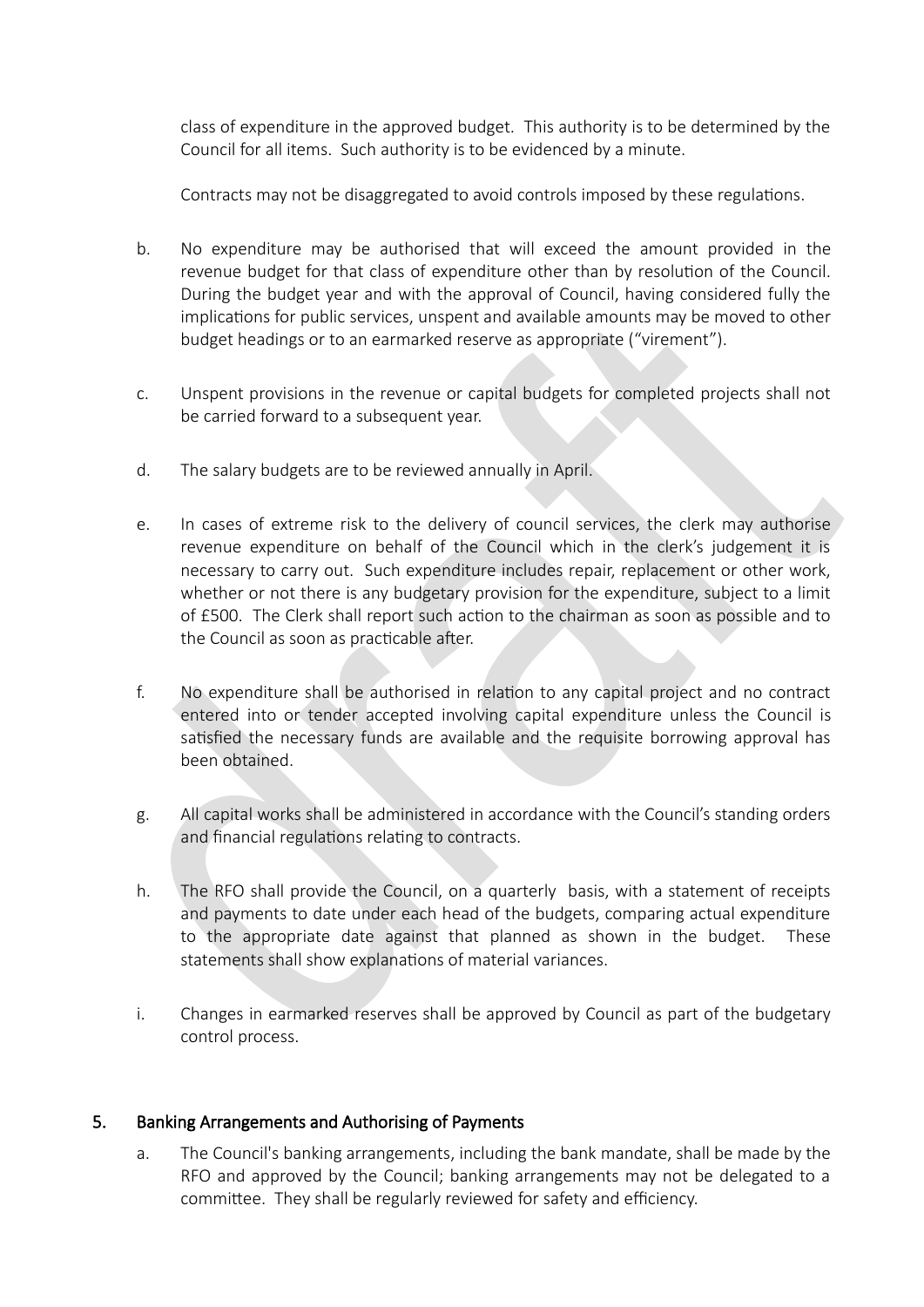- b. The RFO shall produce a schedule of payments requiring authorisation, forming part of the Agenda for the Meetng, and together with the relevant invoices, present the schedule to the Council. The Council shall review the schedule for compliance and, having satisfied itself shall authorise payment by a resolution of the Council. The approved schedule shall be ruled off and initialled by the Chairman of the Meeting. A detailed list of all payments shall be disclosed within or as an attachment to the minutes of the meeting at which payment was authorised. Personal payments (including salaries, wages, expenses and any payment made in relation to the termination of a contract of employment) may be summarised to remove public access to any personal information.
- c. All invoices for payment shall be examined, verified and certified by the RFO to confirm that the work, goods or services to which each invoice relates has been received, carried out, examined and represents expenditure previously approved by the Council.
- d. The RFO shall examine invoices for arithmetical accuracy and analyse them to the appropriate expenditure heading. The RFO shall take all steps to pay all invoices submitted, and which are in order, at the next available Council meeting.
- e. The Clerk and RFO shall have delegated authority to authorise the payment of items only in the following circumstances:
	- i. If a payment is necessary to avoid a charge to interest under the Late Payment of Commercial Debts (Interest) Act 1998, and the due date for payment is before the next scheduled Meetng of Council, where the Clerk and RFO certfy that there is no dispute or other reason to delay payment, provided that a list of such payments shall be submitted to the next appropriate meeting of Council.
	- ii. An expenditure item authorised under  $5(f)$  below (continuing contracts and obligations) provided that a list of such payments shall be submitted to the next appropriate meeting of Council.
- f. For each financial year the Clerk and RFO shall draw up a list of due payments which arise on a regular basis as the result of contnuing contract, statutory duty, or obligation (such as but not exclusively) Salaries, PAYE and NI, Superannuation Fund and regular maintenance contracts and the like for which the Council may authorise payment for the year provided that the requirements of  $4(a)$  (Budgetary controls) are adhered to, provided also that a list of such payments shall be submitted to the next appropriate meeting of Council.
- g. A record of regular payments made under  $5(f)$  above shall be drawn up and be signed by two members on each and every occasion when payment is authorised  $-$  thus controlling the risk of duplicated payments being authorised and/or made.
- h. In respect of grants a duly authorised committee shall approve expenditure within any limits set by Council and in accordance with any policy statement approved by Council. Any Revenue or Capital Grant in excess of £5,000 shall before payment, be subject to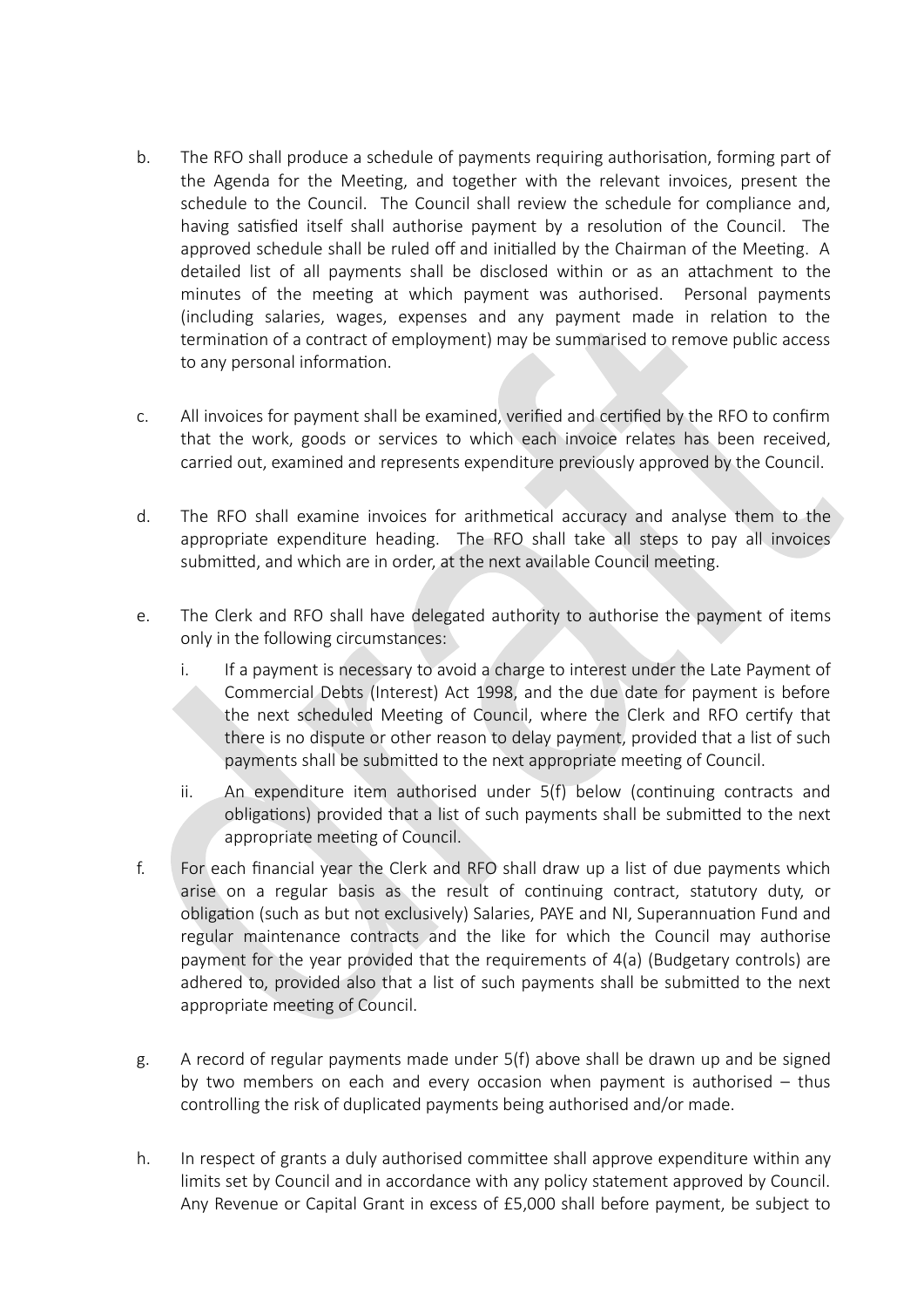ratification by resolution of the Council.

- i. Members are subject to the Code of Conduct that has been adopted by the Council and shall comply with the Code and Standing Orders when a decision to authorise or instruct payment is made in respect of a matter in which they have a disclosable pecuniary or other interest, unless a dispensaton has been granted.
- j. The Council will aim to rotate the duties of members in these Regulations so that onerous duties are shared out as evenly as possible over time.
- k. Any changes in the recorded details of suppliers, such as bank account records, shall be approved in writing by a Member.

# 6. Instructions for the making of Payments

- a. The Council will make safe and efficient arrangements for the making of its payments.
- b. Following authorisation under Financial Regulation 5 above, the Council, a duly delegated committee, or if so delegated, the Clerk or RFO shall give instruction that a payment shall be made.
- c. All payments shall be effected by cheque or other instructions to the Council's bankers, or otherwise, in accordance with a resolution of Council.
- d. Cheques or orders for payment drawn on the bank account in accordance with the schedule as presented to Council or committee shall be signed by one member of Council and countersigned by the Clerk in accordance with a resolution instructing that payment. A member who is a bank signatory, having a connection by virtue of family or business relationships to the beneficiary of a payment, should not, under normal circumstances, be a signatory to the payment in question.
- e. To indicate agreement of the details shown on the cheque or order for payment with the counterfoil and the invoice or similar documentation, the signatories shall each also inital the cheque counterfoil.
- f. Cheques or orders for payment shall not normally be presented for signature other than at a Council meeting (including immediately before or after such a meeting). Any signatures obtained away from such meetings shall be reported to the Council at the next convenient meeting.
- g. If thought appropriate by the Council, payment for utility supplies (energy, telephone and water) and any National Non-Domestic Rates may be made by variable Direct Debit provided that the instructions are signed by two members and any payments are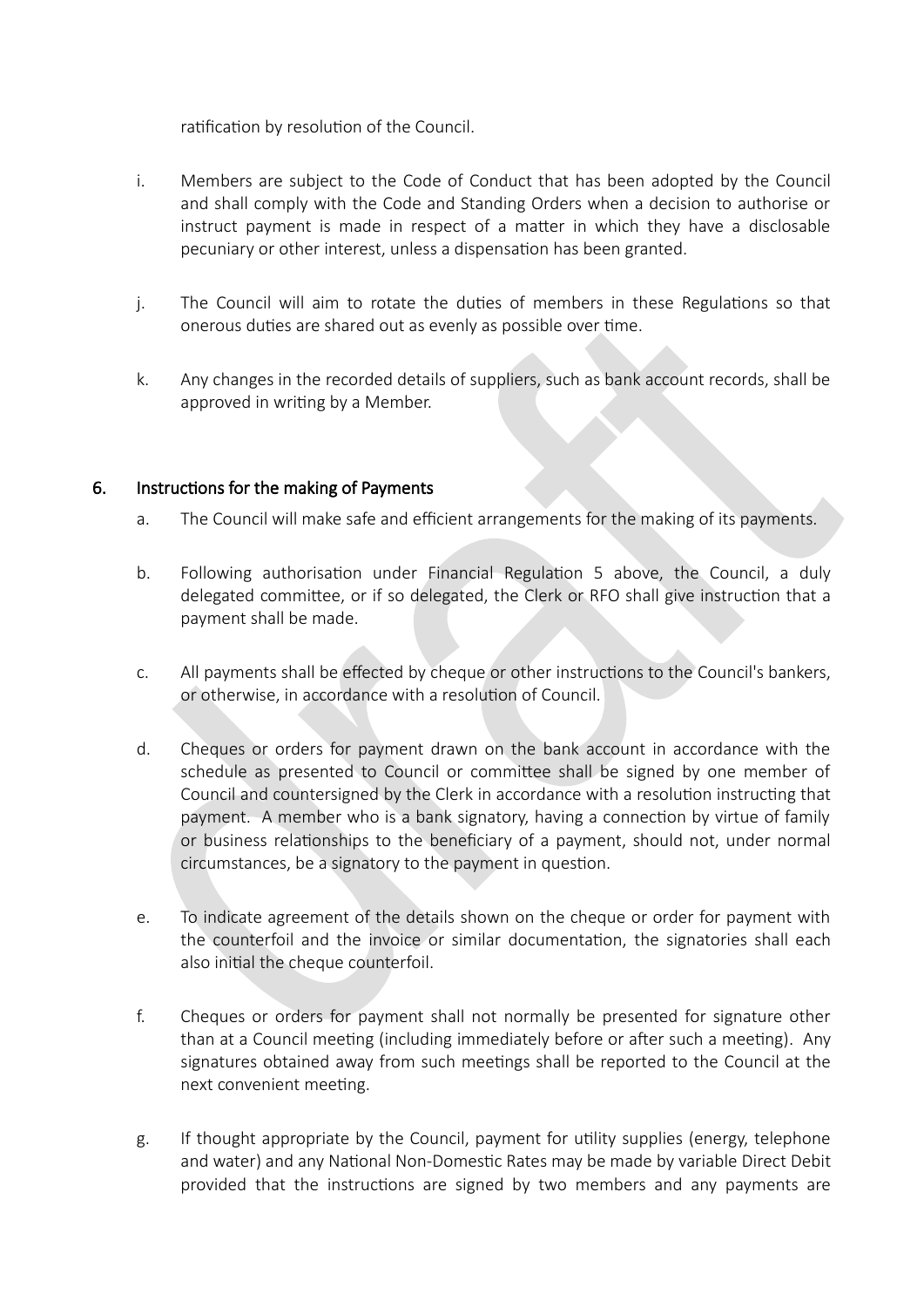reported to the Council as made. The approval of the use of variable Direct Debit shall be renewed by resolution of the Council at least every two years.

- h. If thought appropriate by the Council, payment of certain items (principally salaries) may be made by bankers standing order provided that the instructions are signed, or otherwise evidenced, by two authorised signatories, are retained and any payments are reported to Council as made. The approval for the use of banker's standing order shall be renewed by resolution of the Council at least every two years.
- i. If thought appropriate by the Council, payment for certain items may be made by BACS or CHAPS methods provided that the instructions for each payment are signed, or otherwise evidenced, by two authorised bank signatories, are retained and any payments are reported to the Council as made. The approval of the use of BACS or CHAPS shall be renewed by resolution of the Council at least every two years.
- j. If thought appropriate by Council payment for certain items may be made by internet banking transfer provided evidence is retained showing which members approved the payment.
- k. Where a computer requires use of a personal identification number (PIN) or other password(s), for access to the Council's records on that computer, a note shall made of the PIN and Passwords and shall be handed to and retained by the Chairman of Council in a sealed dated envelope. This envelope may not be opened other than in the presence of two other councillors. Afer the envelope has been opened, in any circumstances, the PIN and / or passwords shall be changed as soon as practicable. The fact that the sealed envelope has been opened, in whatever circumstances, shall be reported to all members immediately and formally to the next available meeting of the Council. This will not be required for a member's personal computer used only for remote authorisation of bank payments.
- l. No employee or Councillor shall disclose any PIN or password, relevant to the working of the Council or its bank accounts, to any person not authorised in writng by the Council or duly delegated committee.
- m. Regular back-up copies of the records on any computer shall be made and shall be stored securely away from the computer in question and preferably off site.
- n. The Council and any members using computers for the Council's financial business, shall ensure that anti-virus, anti-spyware and firewall software with automatic updates, together with a high level of security is used.
- o. When internet banking arrangements are made with any bank, the Clerk or RFO shall be appointed as the Service Administrator. The bank mandate approved by the Council shall identify a number of Councillors who will be authorised to approve transactions on those accounts. The bank mandate will clearly state the amounts of payments that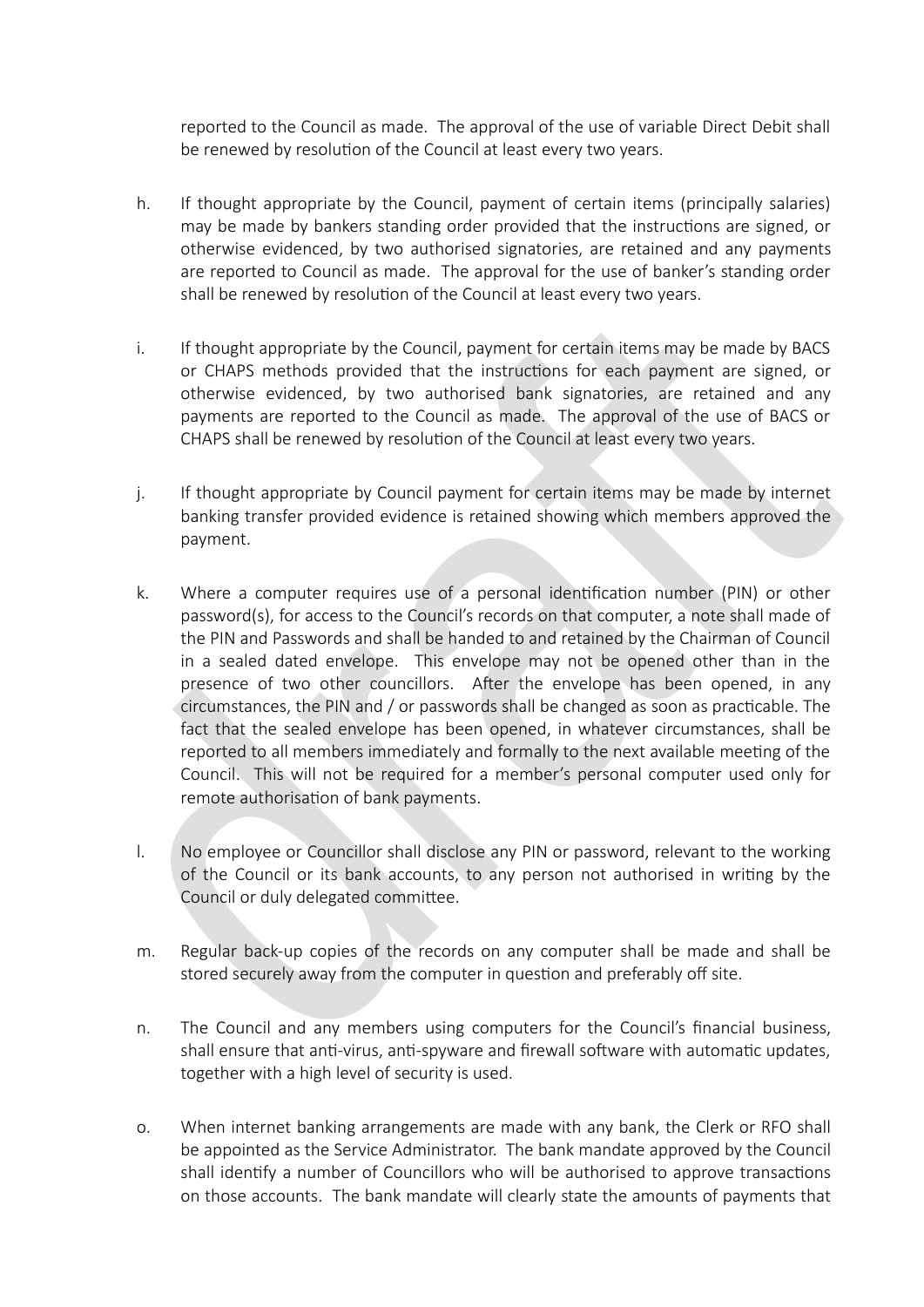can be instructed by the use of the Service Administrator alone, or by the Service Administrator with a stated number of approvals.

- p. Access to any internet banking accounts will be directly to the access page (which may be saved under favourites), and not through a search engine or email link. Remembered or saved passwords facilities must not be used on any computer used for Council banking work. Breach of this Regulation will be treated as a very serious matter under these regulations.
- q. Changes to account details for suppliers, which are used for intent banking iay only be changed on written hard copy notification by the supplier and supported by a hard copy authority for change signed by the Clerk or RFO. A programme of regular checks of standing data with suppliers will be followed.
- r. The Council will not maintain any form of cash float. All cash received must be banked intact. Any payments made in cash by the Clerk or RFO (for example for postage or minor stationery items) shall be refunded on a regular basis, at least quarterly.

#### 7. Payment of Salaries

- a. As an employer the Council shall make arrangements to meet fully the statutory requirements placed on all employers by PAYE and National Insurance legislation. The payment of all salaries shall be made in accordance with payroll records and the rules of PAYE and National Insurance currently operating, the salary rates shall be as agreed by Council.
- b. Payment of salaries and payment of deductions from salary as may be required to be made for tax, NI and pension contributions, or similar statutory or discretionary deductions must be made in accordance with the payroll records and on the appropriate dates stipulated in employment contracts, provided that each payment is reported to the next available Council meeting, as set out in these regulations above.
- c. No changes shall be made to any employee's pay, emoluments, or terms and conditions of employment without the prior written consent of the Council.
- d. Each and every payment to employees of net salary and to the appropriate creditor of the statutory and discretionary deductions shall be recorded in a separate confidential record. This confdental record is not open to inspecton or review (under the Freedom of Information Act 2000 or otherwise) other than:
	- by any Councillor who can demonstrate as need to know;
	- by the internal auditor;
	- by the external auditor; or
	- by any person authorised under Audit Commission Act 1998, or any superseding legislation.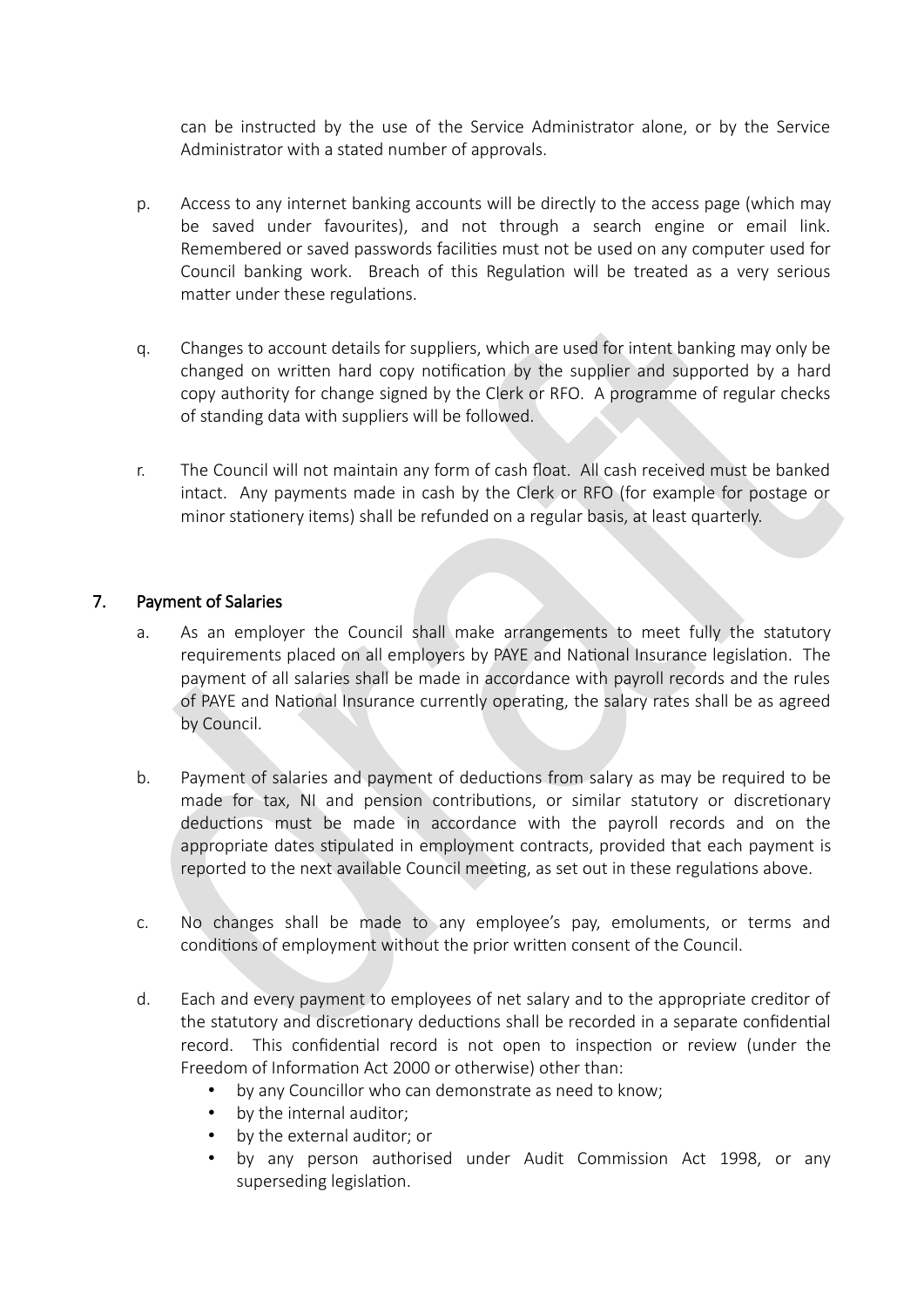- e. The total of such payments in each calendar month shall be reported with all other payments as made as may be required under these Financial Regulations, to ensure that only payments due for the period have actually been paid.
- f. An effective system of personal performance management should be maintained for the senior officers
- g. Any termination payments shall be supported by a clear business case and reported to the Council. Termination payments shall only be authorised by Council.
- h. Before employing interim staff the Council must consider a full business case.

# 8. Loans and Investments

- a. All borrowings shall be effected in the name of the Council, after obtaining any necessary borrowing approval. Any application for borrowing approval shall be approved by Council as to terms and purpose. The application for borrowing approval, and subsequent arrangements fro the loan shall only be approved by full Council.
- b. Any financial arrangement which does not require formal borrowing approval from the Secretary of State (such as Hire Purchase or Leasing of tangible assets) shall be subject to approval by full Council. In each case a report in writng shall be provided to Council in respect of value for money for the proposed transaction.
- c. The Council will arrange with the Council's banks and investments providers for the sending of a copy of each statement of account to the Chairman of the Council at the same time as one is issued to the Clerk or RFO.
- d. All loans and investments shall be negotiated in the name of the Council and shall be for a set period in accordance with Council policy.
- e. The Council shall consider the need for an Investment Strategy and Policy which, if drawn up, shall be in accordance with relevant regulations, proper practices and guidance. Any strategy and Policy shall be reviewed by the Council at least annually.
- f. All investment certificates and other documents relating thereto shall be retained in the custody of the RFO.
- g. Payments in respect of short term or long term investments, including transfers between bank accounts held in the same bank, or branch, shall be made in accordance with Regulation 5 (Authorisation of payments) and Regulation 6 (Instructions for payments).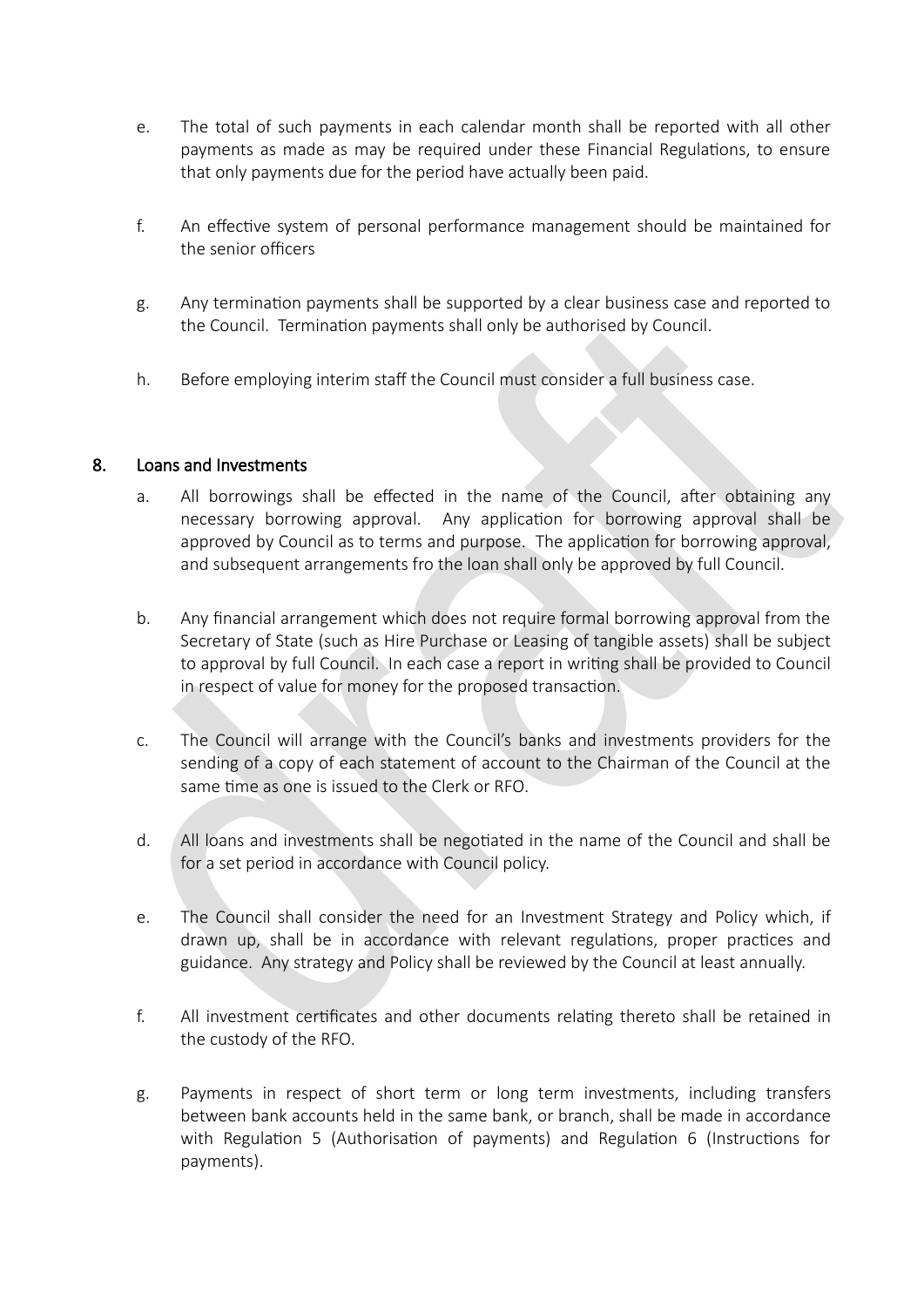## 9. Income

- a. The collection of all sums due to the Council shall be the responsibility of and under the supervision of the RFO.
- b. Particulars of all charges to be made for work done, services rendered or goods supplied shall be agreed annually by the Council, notified to the RFO and the RFO shall be responsible for the collection of all accounts due to the Council.
- c. The Council shall review all fees and charges at least annually, following a report of the Clerk.
- d. Any sums found to be irrecoverable and any bad debts shall be reported to the Council and shall be written off in the year.
- e. All sums received on behalf of the Council shall be banked intact as directed by the RFO. In all cases, all receipts shall be deposited with the Council's bankers with such frequency as the RFO considers necessary
- f. The origin of each receipt shall be entered on the paying-in slip.
- g. Personal cheques shall not be cashed out of money held on behalf of the Council.
- h. The RFO shall promptly complete and VAT Return that is required. Any repayment claim due in accordance with VAT Act 1994 section 33 shall be made at least annually coinciding with the fnancial year end.
- I. Where any significant sums of cash are regularly received by the Council, the RFO shall take such steps as are agreed by the Council to ensure that more than one person is present when the cash is counted in the frst instance, that there is a reconciliaton to some form of control such as tickets issues, and that appropriate care is taken in the security and safety of individuals banking such cash.

# 10. Orders for Work, Goods and Services

- a. An official order or letter shall be issued for all work, goods and services unless a formal contract is to be prepared or an official order would be inappropriate. Copies of orders shall be retained.
- b. Order books shall be controlled by the RFO.
- c. All members and officers are responsible for obtaining value for money at all times. An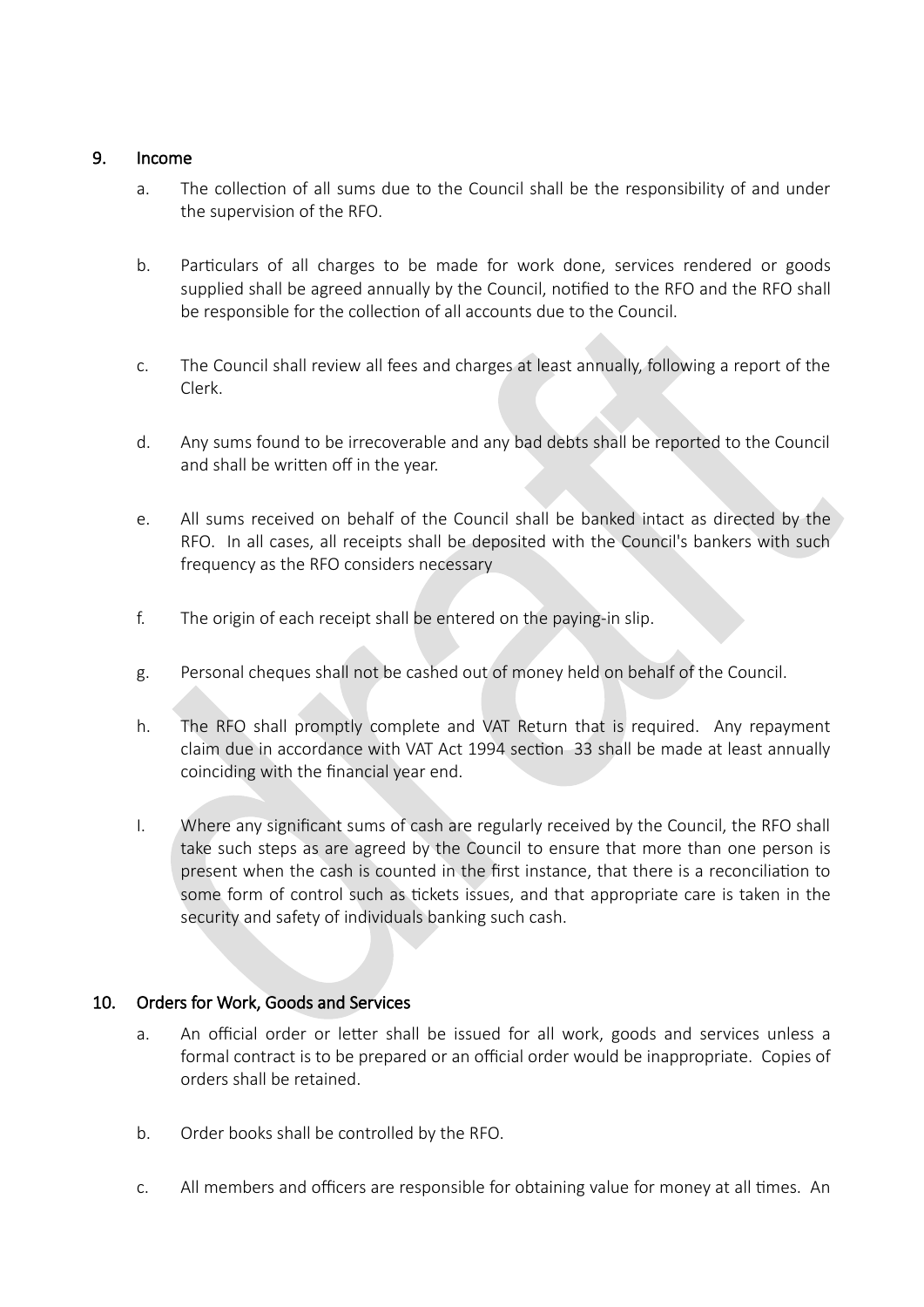officer issuing an official order shall ensure as far as reasonable and practicable that the best available terms are obtained in respect of each transaction, usually by obtaining three or more quotations or estimates from appropriate suppliers, subject to any *de minimis* provisions in Regulation 11(a) below.

d. The RFO shall verify the lawful nature of any proposed purchase before the issue of any order, and in the case of new or infrequent purchases or payments, the RFO shall ensure that the statutory authority shall be reported to the meeting at which the order is approved so that the minutes can record the power being used.

# 11. Contracts

- a. Procedures as to contracts are laid down as follows:
	- i. Every contract shall comply with these financial regulations, and no exceptions shall be made otherwise than in an emergency provided that this regulation need not apply to contracts which relate to the items below:
		- for the supply of gas, electricity, water, sewerage and telephone services;
		- for specialist services such as are provided by solicitors, accountants, surveyors and planning consultants;
		- for work to be executed or goods or materials to be supplied which consist of repairs or parts for existing machinery or equipment or plant;
		- for work to be executed or goods or materials to be supplied which constitute an extension of an existing contract by the Council;
		- for additional audit work of the external auditor up to an estimated value of £500 (in excess of this sum the Clerk and RFO shall act after consultation with the Chairman and Vice-Chairman of the Council); and
		- for goods or materials proposed to be purchased which are proprietary articles and /or are only sold at a fixed price.
	- ii. Where the Council intends to procure or award a public supply contract, public service contract or public works contract as defned by The Public Contracts Regulations 2016 ("the Regulations") which is valued at  $£25,000$  or more, the council shall comply with the relevant requirements of the Regulations.
	- iii. The full requirements of the Regulations, as applicable, shall be followed in respect of the tendering and award of a public supply contract, public service contract or public works contract which exceed thresholds in The Regulatons set by the Public Contracts Directive 2014/24/EU (which may change from time to time)
	- iv. When applications are made to waive financial regulations relating to contracts to enable a price to be negotiated without competition the reason shall be embodied in a recommendation by the Council.
	- v. Such invitaton to tender shall state the general nature of the intended contract and the necessary technical assistance to prepare a specification shall be obtained in appropriate cases. The invitation shall in addition state that tenders must be addressed to the Clerk or Councillor in the ordinary course of post. Each tendering firm shall be supplied with a specifically marked envelope in which the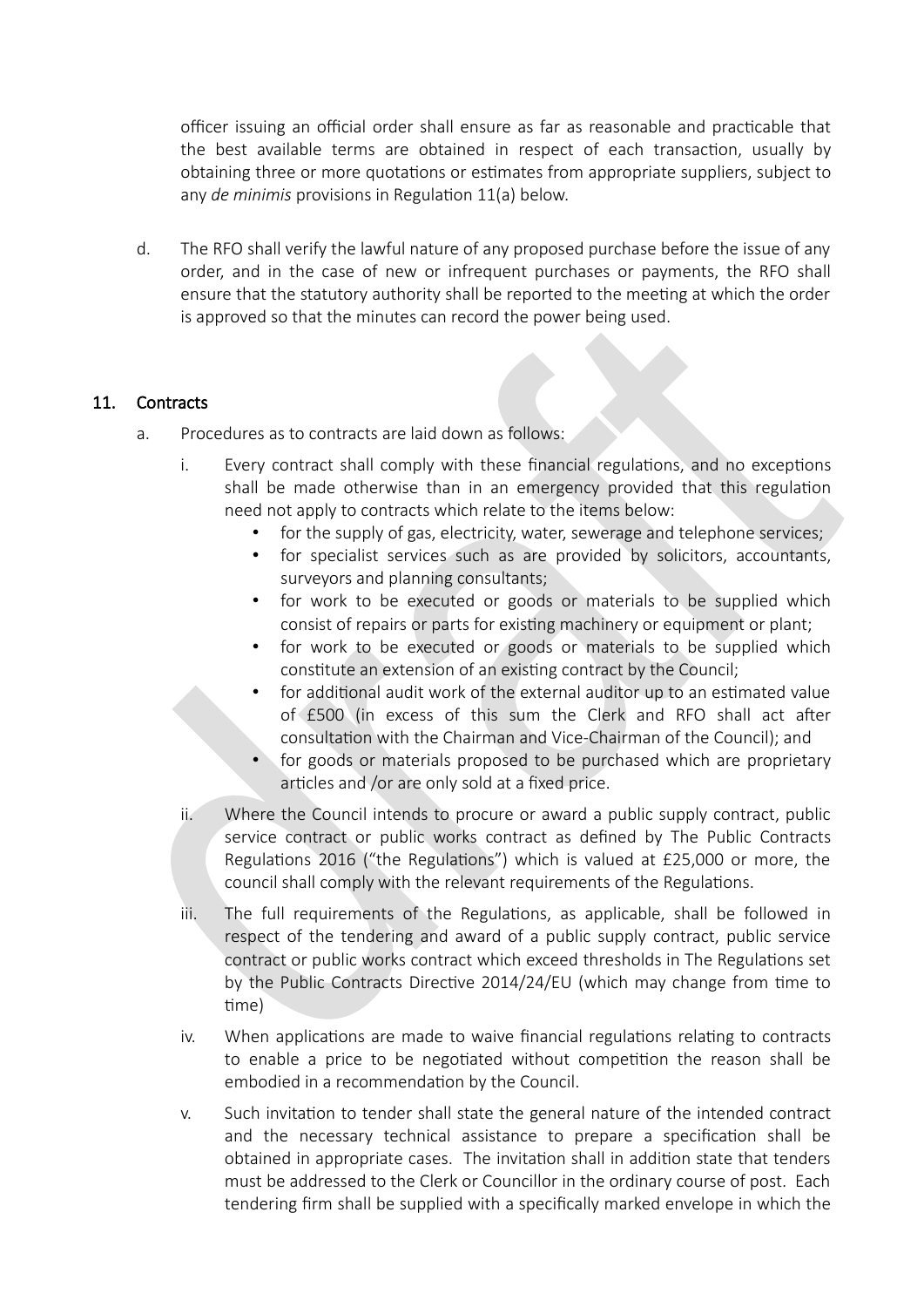tender is be sealed and remain sealed until the prescribed date for opening tenders for that contract.

- vi. All sealed tenders shall be opened at the same time on the prescribed date by at least two members of the Council or one member of the Council and the Clerk.
- vii. Any invitation to tender issued under this regulation shall be subject to Standing Order 27(d) and shall refer to the terms of the Bribery Act 2010.
- viii. When it is to enter into a contract of less than £25,000 in value for the supply of goods or materials or for the execution of works or specialist services other than such goods, materials, works or specialist services as are excepted as set out in paragraph (I) 3 quotations (priced descriptions of the proposed supply) shall be obtained; where the value is below £2,500 and above £100 it should be attempted to obtain 3 estimates. Otherwise, Regulation  $10(c)$  above shall apply.
- ix. The Council shall not be obliged to accept the lowest, or any tender, quote or estimate.
- x. Should it occur that the Council, or duly delegated committee does not accept any tender, quote or estimate, the work is not allocated and the Council requires further pricing, provided that the specification does not change, no person shall be permitted to submit a later tender, estimate or quote who was present when the original tender decision making process was being undertaken.

## 12. Payments under Contracts for Building or other Construction Works (Public Works Contracts)

- a. Payments on account of the contract sum shall be made within the time specified in the contract by the RFO upon authorised certificates of the architect or other consultants engaged to supervise the contract (subject to any percentage withholding as may be agreed in the particular contract).
- b. Where contracts provide for payment by instalments the RFO shall maintain a record of all such payments. In any case where it is estimated that the total cost of work carried out under a contract, excluding agreed variations, will exceed the contract sum of 5% or more a report shall be submitted to the Council.
- c. Any variation to a contract or addition to or omission from a contract must be approved by the Council and Clerk to the contractor in writng, the Council being informed where the final cost is likely to exceed the financial provision.

#### 13. Stores and Equipment

- a. The officer in charge of each section shall be responsible for the care and custody of stores and equipment in that section.
- b. Delivery notes shall be obtained in respect of all goods received into store or otherwise delivered and goods must be checked as to order and quality at the time delivery is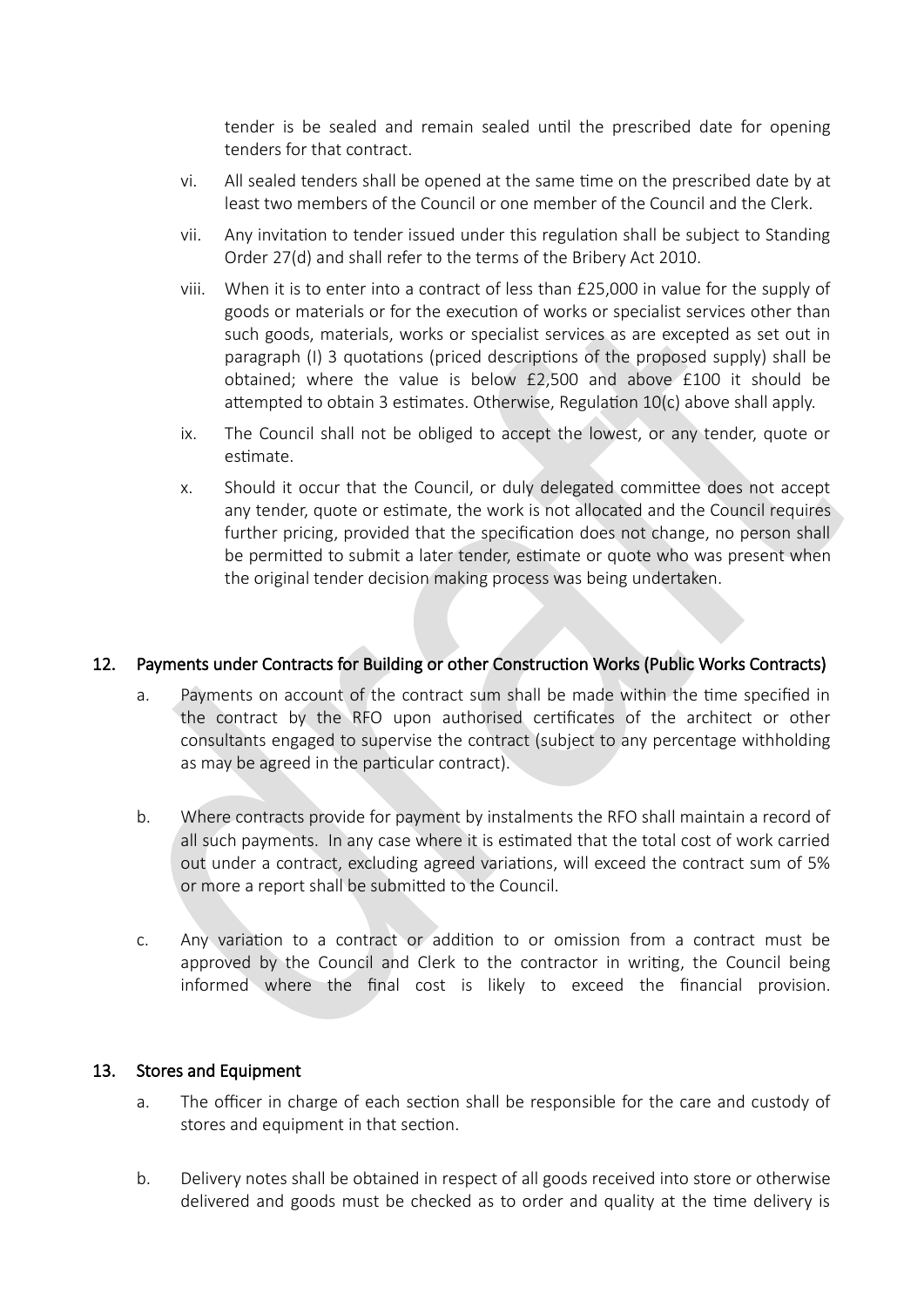made.

- c. Stocks shall be kept at the minimum levels consistent with operational requirements.
- d. The RFO shall be responsible for periodic checks of stocks and stores at least annually.

#### 14. Assets, Properties and Estates

- a. The Clerk shall make appropriate arrangements for the custody of all title deeds and Land Registry Certificates of properties held by the Council. The RFO shall ensure a record is maintained of all properties held by the Council, recording the location, extent, plan, reference, purchase details, nature of interest, tenancies granted, rents payable and purpose which held in accordance with Accounts and Audit Regulatons.
- b. No tangible moveable property shall be purchased or otherwise acquired, sold, leased or otherwise disposed of, without the authority of the Council, together with any other consents required by law.
- c. No real property (interests in land) shall be sold, leased or otherwise disposed of without the authority of the Council, together with any consents required by law. In each case a report in writing shall be provided to the Council in respect of valuation and surveyed condition of the property (including matters such as planning permissions and covenants) together with a proper business case (including an adequate level of consultation with the electorate).
- d. No real property (interests in land) shall be purchased or acquired without the authority of the full Council. In each case a report in writng shall be provided to the Council in respect of valuaton and surveyed conditon of the property (including matters such as planning permissions and covenants) together with a proper business case (including an adequate level of consultation with the electorate).
- e. Subject only to the limit set in Regulation  $14(b)$  above, no tangible moveable property shall be purchased or acquired without the authority of the full Council. In each case a report in writing shall be provided to Council with a full business case.
- f. The RFO shall ensure that an appropriate and accurate Register of Assets and Investments is kept up to date. The continued existence of tangible assets shown in the Register shall be verified at least annually, possibly in conjunction with a health and safety inspection of assets.

# 15. Insurance

a. Following the annual risk assessment (per Regulation 16), the RFO shall effect all